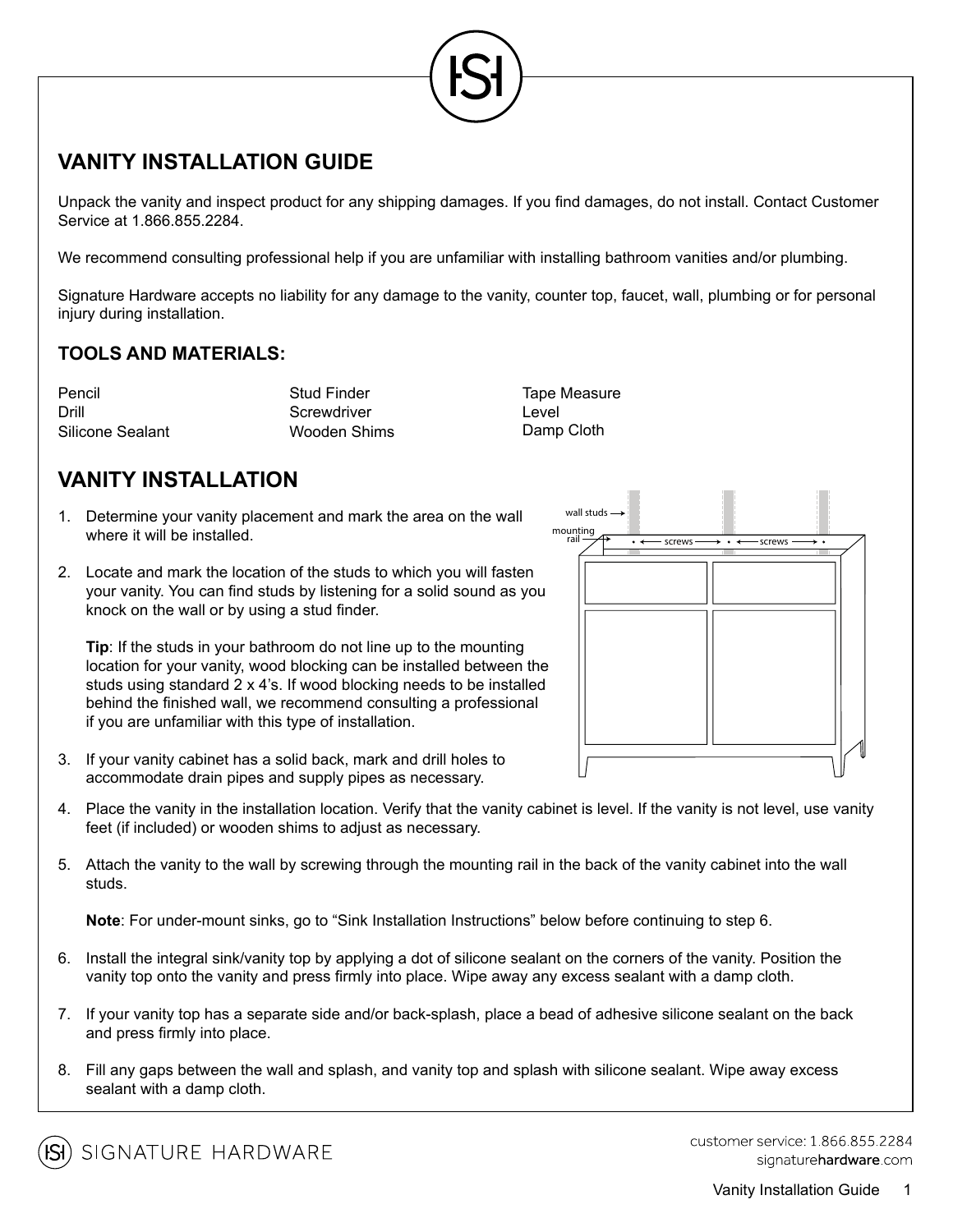

# **VANITY TOP INSTALLATION**

**Important**: If the vanity top weighs 50 lbs. or more, have someone assist you.



- 1. Lift the vanity top from the front edge, bringing to a vertical position, while keeping the back edge in the box.
- 2. Remove the vanity top from the box while maintaining its vertical position. You can use the sink openings to hold vanity top, but be sure to also the top from the bottom. Always maintain the top in a vertical position while carrying.
- 3. Carefully lift the vanity top onto the vanity, ensuring that the top does not hit or bump anything. Have someone assist you if you cannot easily handle weight of the top.
- 4. Slowly and carefully place the top on the vanity. Check that the top is level. If not, insert shims and adjust as necessary.
- 5. Raise the vanity top and place a dot of adhesive silicone sealant on the corners of the vanity.
- 6. Position the vanity top back onto the vanity and press firmly into place. Wipe away any excess sealant with a damp cloth.
- 7. If your vanity top has a separate side and/or back-splash, place a bead of adhesive silicone sealant on the back and press firmly into place. Fill the gaps between the wall and splash, and vanity top and splash with silicone sealant. Wipe away any excess sealant with a damp cloth.
- 8. Let the silicone dry for 24 hours before using your vanity.

## **NEVER CARRY THE VANITY TOP FLAT**











customer service: 1 866 855 2284 signaturehardware com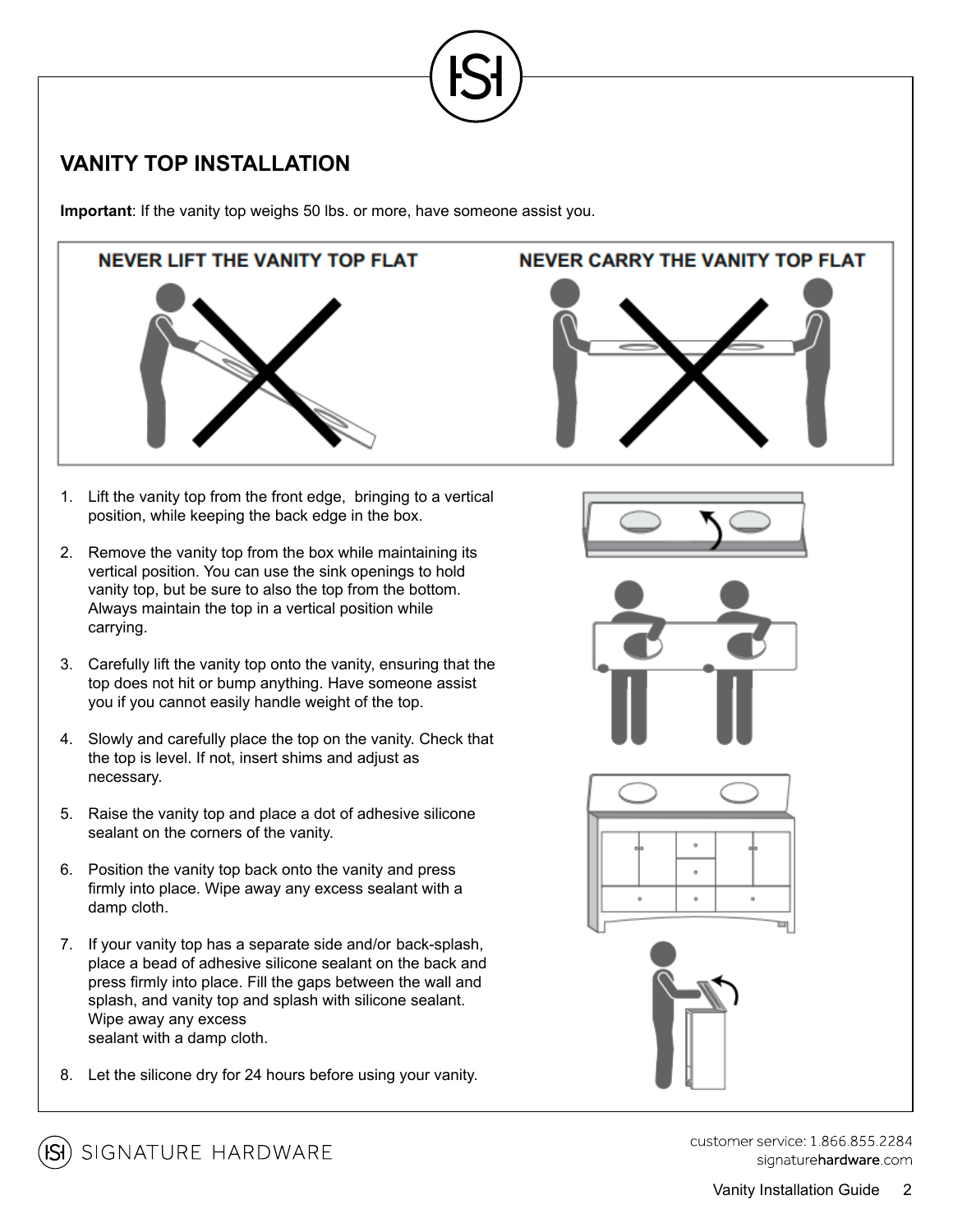

## **SINK INSTALLATION**

### **UNDERMOUNT SINK INSTALLATION**

- 1. Carefully turn the counter top over, resting it on a soft, stable surface to prevent damage.
- 2. Position the undermount sink over the sink cutout on the counter top. Make sure the sink is centered with the faucet hole and is evenly spaced between the bolt holes.
- 3. Draw an outline of the sink on the counter top.
- 4. Remove the sink from the counter top. Apply a generous bead of silicone sealant around the perimeter of the sink rim.
- 5. Carefully place the sink upside down on the counter top, positioning it within the outline.
- 6. At each of the bolt holes in the counter, attach sink clips by placing the long end of the bracket flat against the sink lip. Screw the wing bolts through the brackets and bolt holes and tighten snugly.
- 7. Carefully turn the counter top and sink over. If needed, reposition the sink by slightly loosening the wing bolts and adjusting.
- 8. Remove any excess sealant and let dry for 24 hours.



#### **SEMI-RECESSED SINK INSTALLATION**

- 1. Carefully turn the sink over to rest upside down on the counter top.
- 2. Apply a continuous bead of silicone sealant to the outer edge of the sink where it will contact the counter.
- 3. Turn the sink back over, placing it inside the 13" cutout and position until centered.
- 4. Remove any excess sealant and let dry for 24 hours.





customer service: 1 866 855 2284 signaturehardware com